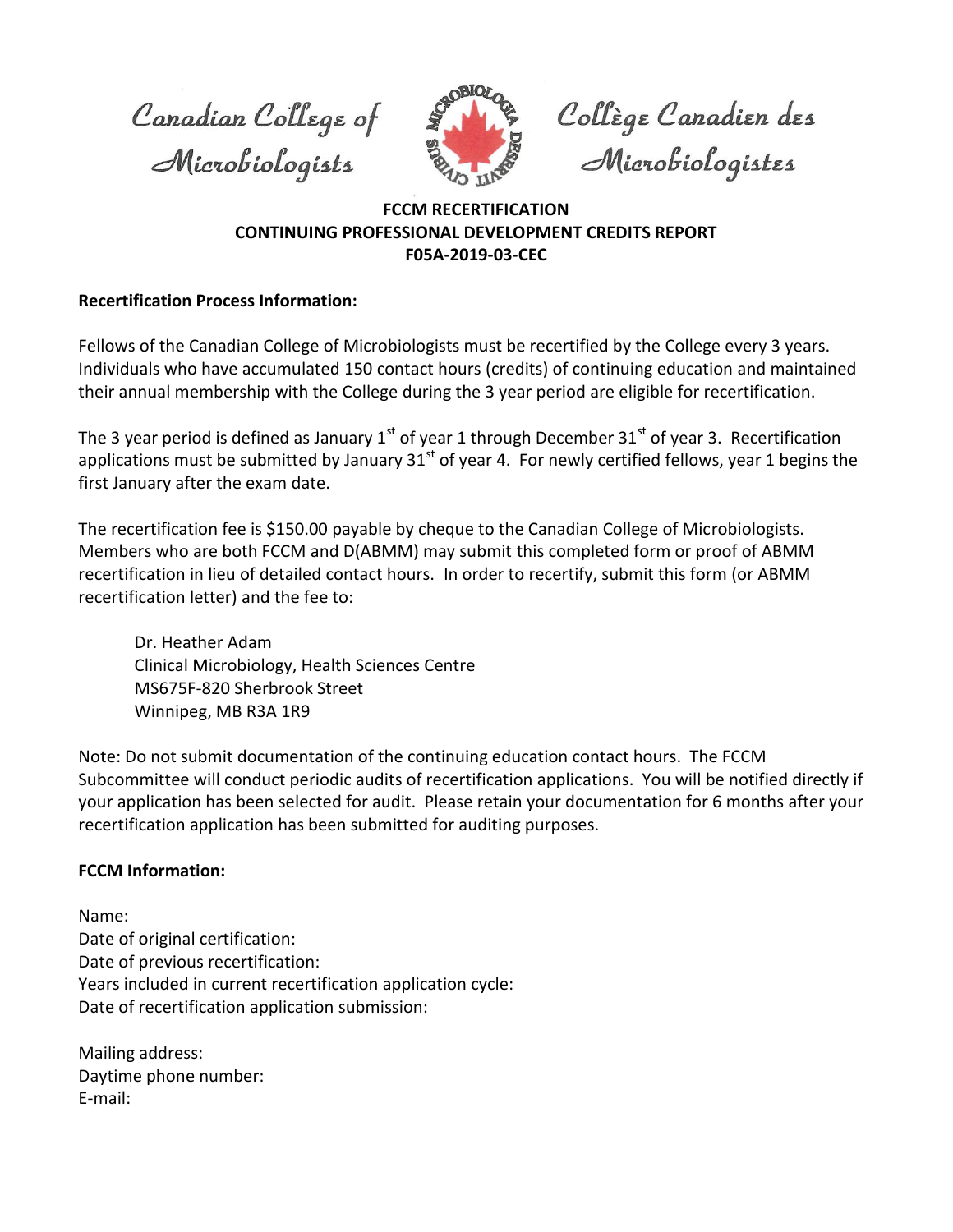## **Continuing Education Credit Summary:**

(See category description on the next page)

| <b>Continuing Education Activities</b> | <b>Limits During the 3 Year Period</b> | <b>Total Hours Earned</b> |
|----------------------------------------|----------------------------------------|---------------------------|
| Category 1                             | Minimum 45 hours. No                   |                           |
|                                        | maximum limit.                         |                           |
| <b>Category 2</b>                      | Maximum 45 hours.                      |                           |
| <b>Category 3</b>                      | Maximum 30 hours.                      |                           |
| <b>Category 4</b>                      | Maximum 45 hours.                      |                           |
| Category 5                             | Maximum 80 hours.                      |                           |
|                                        | Total: Minimum 150 contact             |                           |
|                                        | hours/credits required                 |                           |

I attest that I have completed the required hours of continuing education as noted above. I understand that I may be audited and, if so, I agree to submit documentation of my continuing education.

\_\_\_\_\_\_\_\_\_\_\_\_\_\_\_\_\_\_\_\_\_\_\_\_\_\_\_\_\_\_\_\_\_ \_\_\_\_\_\_\_\_\_\_\_\_\_\_\_\_\_\_\_\_\_\_\_

Signature Date Date Communications and Date Date Date Date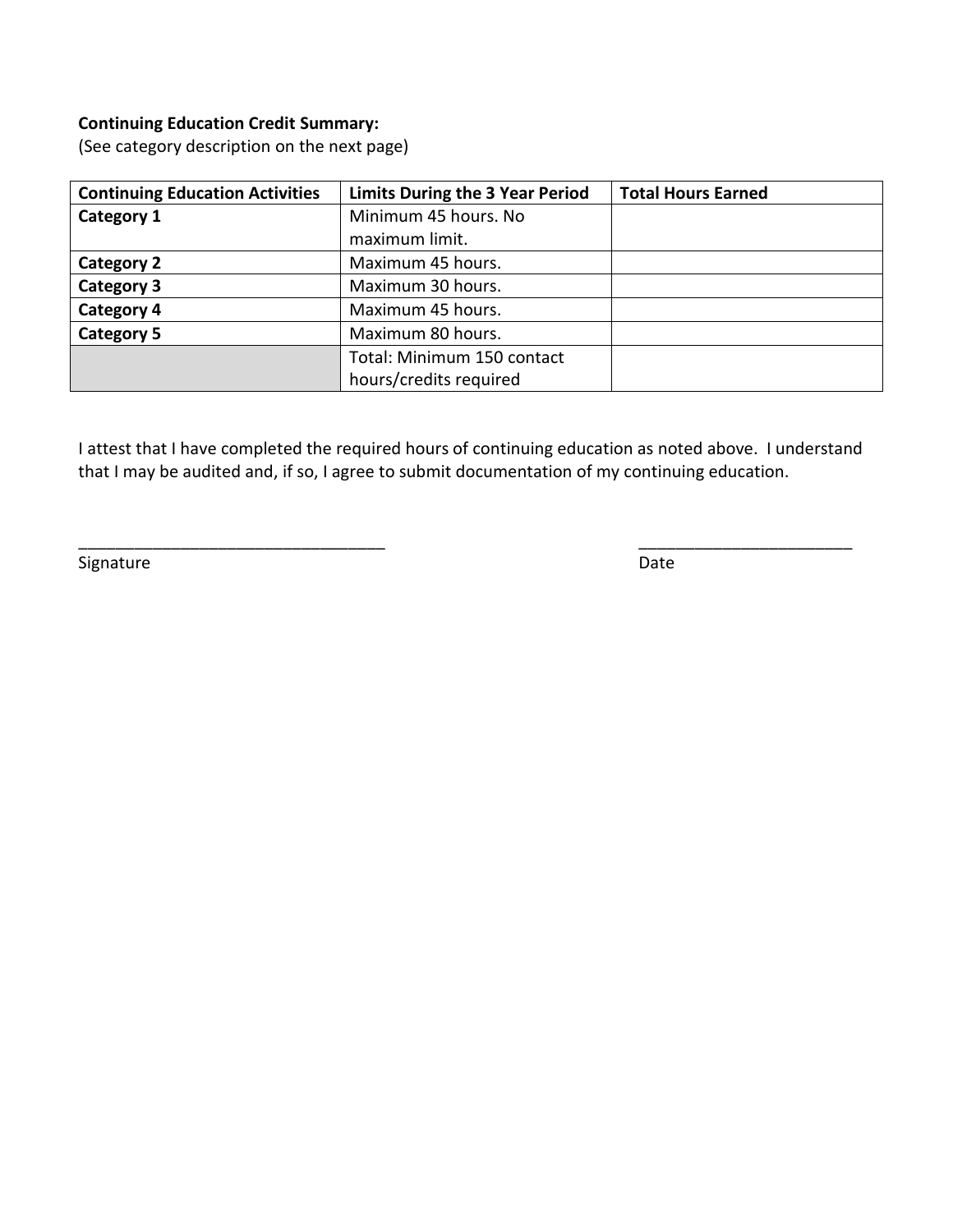| Category     | <b>CE Activities</b>                                                                                                                                                                                                                                                                                                                                                                                                                                                                                  | <b>Documentation</b><br>(Submit only if audited)                                                                                                                | <b>Contact hours</b><br>allowed per<br>activity | Limits for<br>recertification<br>cycle |
|--------------|-------------------------------------------------------------------------------------------------------------------------------------------------------------------------------------------------------------------------------------------------------------------------------------------------------------------------------------------------------------------------------------------------------------------------------------------------------------------------------------------------------|-----------------------------------------------------------------------------------------------------------------------------------------------------------------|-------------------------------------------------|----------------------------------------|
| 1            | <b>Accredited CE Learning Activities</b>                                                                                                                                                                                                                                                                                                                                                                                                                                                              |                                                                                                                                                                 |                                                 | Minimum 45<br>hrs.                     |
|              |                                                                                                                                                                                                                                                                                                                                                                                                                                                                                                       |                                                                                                                                                                 |                                                 | No maximum<br>limit.                   |
|              | Conference attendance or participation in<br>an program accredited by a recognized<br>sponsor [the Canadian College of<br>Microbiologists, Royal College of Physicians<br>and Surgeons of Canada, the Canadian<br>Society of Microbiologists, P.A.C.E, the<br><b>Accreditation Council for Continuing</b><br>Medical Education (ACCME) and the<br>American Medical Association (AMA) for<br>Category 1 credits]. Other sponsoring<br>agency credentials must be verified by the<br>FCCM Subcommittee. | Attendance / Participation<br>certificate with the<br>applicant's name, dates and<br>contact hours indicated                                                    | 1 contact hour<br>per activity<br>hour          | No limit                               |
|              | Completing an assessment after reading an<br>accredited journal article                                                                                                                                                                                                                                                                                                                                                                                                                               | Certificate of completion<br>indicating the applicant's<br>name, article title and dates                                                                        | 1 contact hour<br>per article                   | No limit                               |
|              | Preparing a lecture designated for CCM,<br>AMA PRA category 1 credit, ACPE or PACE<br>credit                                                                                                                                                                                                                                                                                                                                                                                                          | CCM certificate or a copy of<br>the program page showing<br>the lecture, presenter's<br>name, date/year and the<br>symbol showing the lecture<br>was accredited | 3 contact hours<br>per lecture                  | Max 30 hrs.                            |
|              | Achieving another doctoral-level, specialty<br>board certification                                                                                                                                                                                                                                                                                                                                                                                                                                    | A copy of the certificate and<br>the certification date                                                                                                         | 25 hours per<br>certification                   | Max 25 hrs.                            |
|              | Earning a medically related degree such as a<br>M.P.H                                                                                                                                                                                                                                                                                                                                                                                                                                                 | A copy of the transcript<br>showing when the degree<br>was awarded                                                                                              | 25 hours per<br>degree                          | Max 25 hrs.                            |
| $\mathbf{2}$ | Learning activities not associated with an<br>accredited provider                                                                                                                                                                                                                                                                                                                                                                                                                                     |                                                                                                                                                                 |                                                 | Max 45 hrs.                            |
|              | Rounds, seminars, journal clubs                                                                                                                                                                                                                                                                                                                                                                                                                                                                       | Documentation of<br>attendance (eg. Letter from<br>the Department Head<br>indicating hours of<br>attendance by the applicant<br>for a specific date range)      | 1 contact hour<br>per hour of<br>attendance     | Max 30 hrs.                            |
|              | Workshops (academic or industry<br>sponsored)                                                                                                                                                                                                                                                                                                                                                                                                                                                         | Documentation of<br>attendance (eg. Letter from<br>the Workshop sponsor<br>indicating the applicants<br>name, hours of attendance<br>and workshop dates)        | 1 contact hour<br>per hour of<br>attendance     | Max 15 hrs.                            |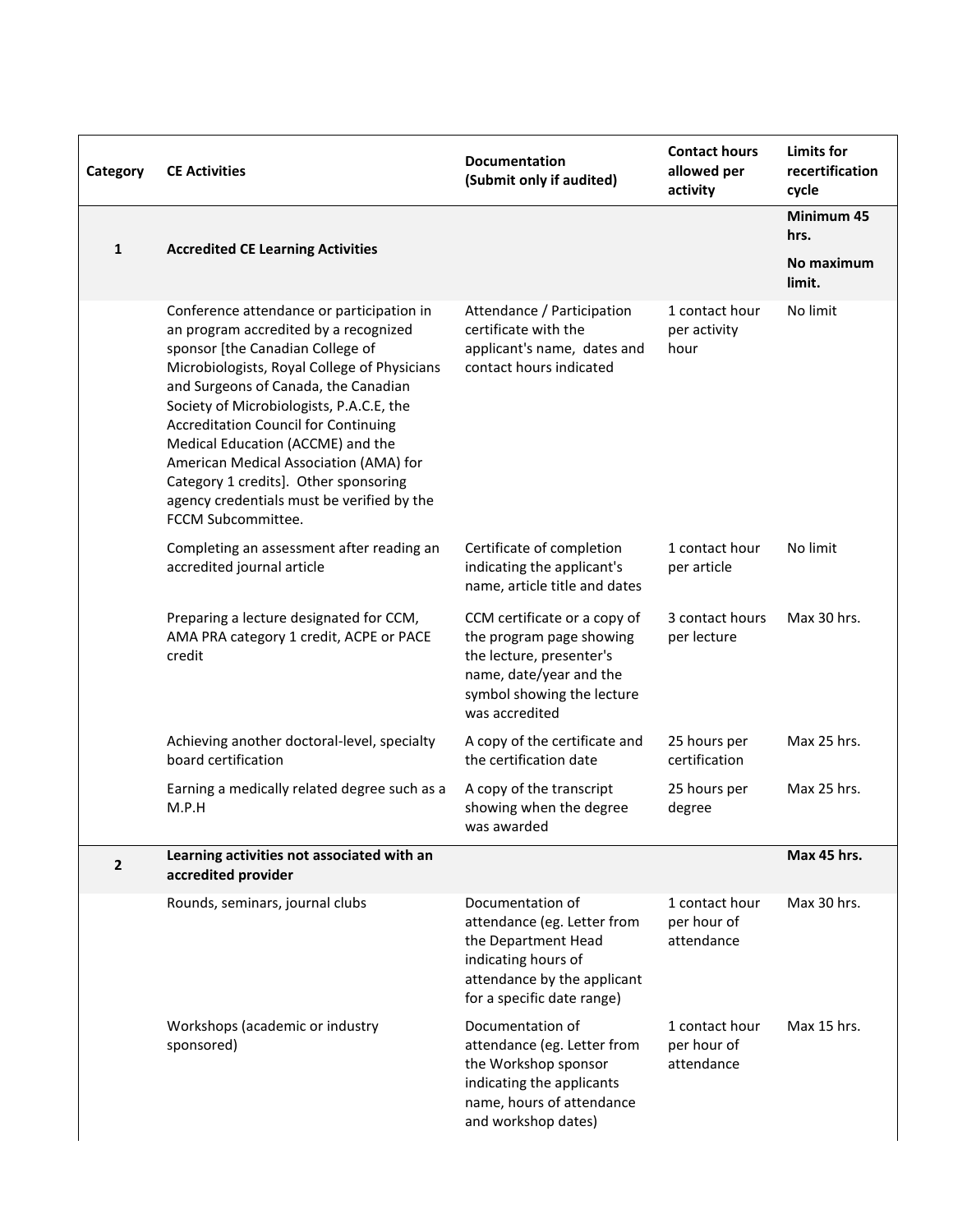|   | Self-instruction material eg. Webinars,<br>podcasts, other programmed educational<br>materials or study of current publications | A written description of the<br>self-instruction materials and<br>date it was delivered                                                                                       | 1 contact hour<br>per hour of<br>education         | Max 15 hrs. |
|---|---------------------------------------------------------------------------------------------------------------------------------|-------------------------------------------------------------------------------------------------------------------------------------------------------------------------------|----------------------------------------------------|-------------|
|   | Consultant: Education received from a<br>consultant                                                                             | A statement of the education<br>provided by the consultant<br>and the date it was delivered                                                                                   | 1 contact hour<br>per hour of<br>education         | Max 5 hrs.  |
|   | Self-assessment: Time spent taking self-<br>assessment exams not claimed under<br>Category 1                                    | Exams must be scored and<br>the results made known to<br>the examinee. A copy of the<br>exam results/certificate<br>noting the applicants name,<br>topic and date of the exam | 1 contact hour<br>per hour of<br>examination       | Max 15 hrs. |
|   | Filing a clinical microbiology patent                                                                                           | Documentation:<br>Acknowledgment from the<br>Patent Office of submission                                                                                                      | Time spent<br>filing the patent<br>can be claimed. | Max 10 hrs. |
|   | Earning a relevant non-medical degree such<br>as a M.B.A                                                                        | A copy of the transcript<br>showing when the degree<br>was awarded                                                                                                            |                                                    | Max 10 hrs. |
| 3 | <b>Teaching</b>                                                                                                                 |                                                                                                                                                                               |                                                    | Max 30 hrs. |
|   | Actual hours teaching or lecturing about<br>microbiology/immunology and/or career-<br>related subjects                          | A letter from the<br>Department Head or course<br>coordinator indicating the<br>course title, number of hours<br>taught and the dates it was<br>taught                        | 1 contact hour<br>per hour of<br>lecture           | Max 30 hrs. |
|   | Informal medical residency education (ex. In<br>lab rounds)                                                                     | Documentation from<br>Program Director                                                                                                                                        | 1 hour per hour<br>of educational<br>interaction   | Max 10 hrs. |
| 4 | <b>Professional Consultation &amp; Graduate</b><br><b>Degree Supervision</b>                                                    |                                                                                                                                                                               |                                                    | Max 45 hrs. |
|   | Service on scientific advisory boards                                                                                           | A copy of the invitation letter<br>and agenda                                                                                                                                 | 1 hour per hour<br>of service                      | Max 5 hrs.  |
|   | Serving as an inspector for ISO, CAP or<br>Provincial laboratory accreditation<br>organization (eg. MANQAP, CPSA, IQMH).        | Documentation from the<br>accreditor with the date of<br>inspection and institution<br>inspected                                                                              | 1 hour per hour<br>of service                      | Max 25 hrs. |
|   | Provincial or Federal grant reviewer                                                                                            | A letter from the Chair<br>indicated the dates served in<br>this capacity                                                                                                     | 1 hour per hour<br>of service                      | Max 25 hrs. |
|   | Service on editorial boards, including ad hoc<br>reviews                                                                        | A print-out of the reviewing<br>history in your account for<br>web-based reviews or a<br>thank you note from the<br>editor for non-web-based<br>reviews                       | 1 hour per<br>manuscript                           | Max 30 hrs. |
|   |                                                                                                                                 |                                                                                                                                                                               |                                                    |             |